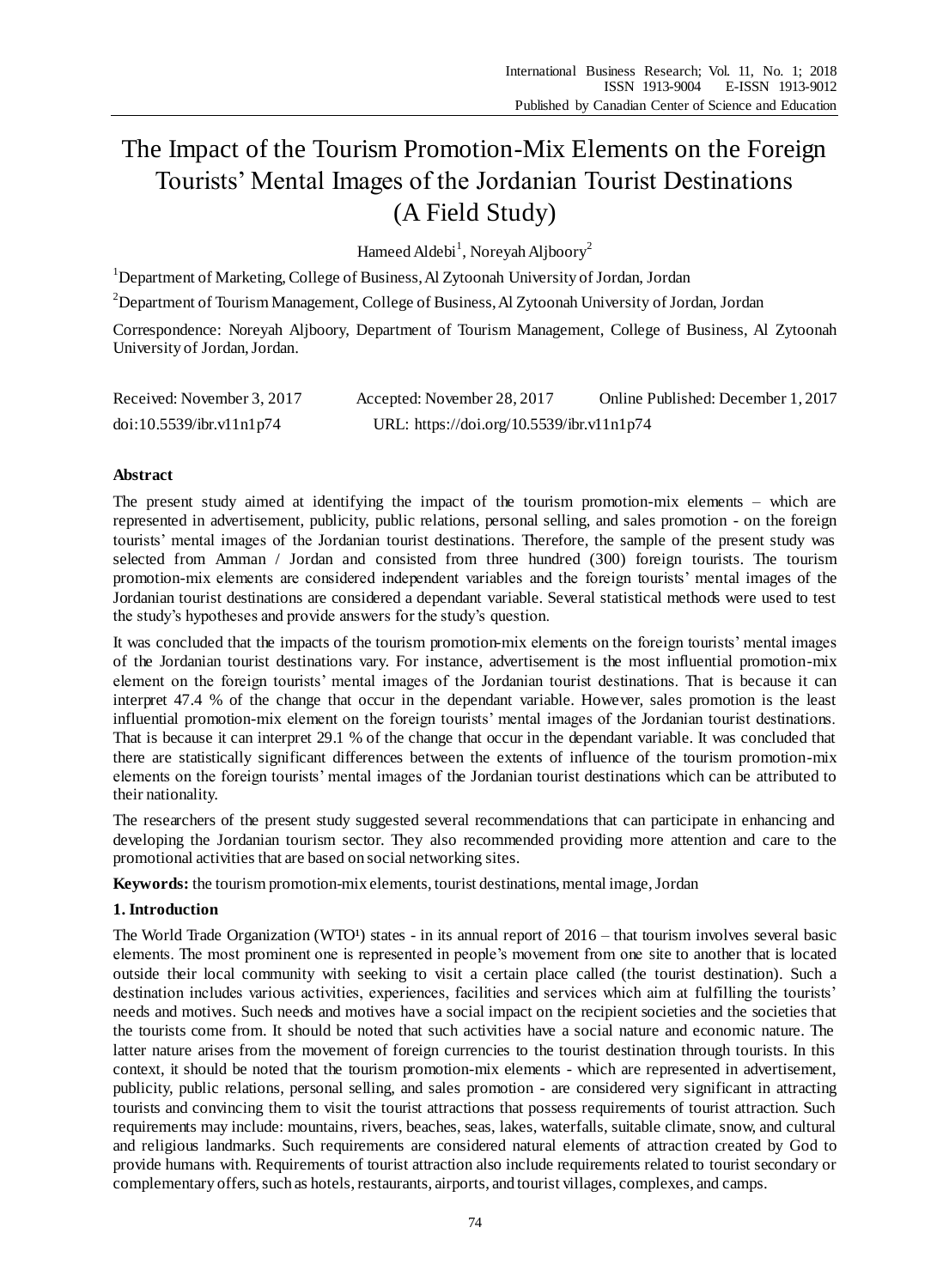Based on the aforementioned, Jordan has a variety of the requirements of tourist attraction. Such requirements made Jordan a new tourist attraction on the world map of tourism. For instance, Jordan is a tourist attraction for the ones seeking cruise tourism. Aqaba and the Dead Sea are considered tourist attractions for the ones seeking this kind of tourism. Jordan is also a tourist attraction for the ones seeking desert and adventure tourism. Wadi Ram represents a tourist attraction for the ones seeking these types of tourism. Jordan is a tourist attraction for the ones seeking archaeological and cultural tourism. Petra and Jarash are considered tourist attractions for the ones seeking these kinds of tourism. Jordan is also a tourist attraction for the ones seeking medical tourism. That is because Jordan includes many hospitals that have obtained international accreditation in the field of health services. To add more, Jordan is also a tourist attraction for the ones seeking accommodation, entertainment, and catering services. For instance, Amman includes fourteen (14) chain hotels  $\frac{2 \text{ In } 2016$ , the capacity of those hotels is greater than five thousand (5000) beds. In this context, the current study aims at creating interaction and a complementary relationship between a group of tourism services and the requirements of tourist attraction which the tourist desire to visit, see, enjoy and benefit from them. Based on the aforementioned, the present study aims at exploring and analysing the tourism promotion-mix elements and their impact on the foreign tourists' images towards the Jordanian tourist destinations.

WTO: World Tourism Organization, Annual report, 2016, Madrid

²The Ministry of Tourism and Antiquities, Jordan Tourism Board, 2017

#### *1.1 Statement of the Problem*

The study's problem is represented in the following questions:

1) Do the foreign tourists have adequate understanding and awareness when recognizing and assessing the tourism promotion-mix elements – which are represented in (advertisement, publicity, public relations, personal selling, and sales promotion)?

2) Do the foreign tourists' evaluations for the tourism promotion-mix elements vary with the variation of the demographic variables, such as: the nationality?

3) Do the foreign tourists' evaluations for the (Jordanian) tourist attractions vary?

4) Which element of the tourism promotion-mix elements is considered the most influential one on the foreign tourists' mental images of the Jordanian tourist destinations?

5) Do the advertisement and publicity have a negative or positive impact on the foreign tourists' choice of Jordan as a tourist destination?

6) Do the public relations have an impact on the foreign tourists' choice of Jordan as a tourist destination?

7) Do personal selling and sales promotion have a positive impact on the foreign tourists' choice of Jordan as a tourist destination?

8) Do the foreign tourists feel satisfied about the tourist destinations they have visited during their stay in Jordan?

#### *1.2 The Study's Objectives*

The present study aims at achieving the following:

1) Identifying the impact of the tourism promotion-mix elements – which are represented in advertisement, publicity, public relations, personal selling, and sales promotion - on the foreign tourists' mental images of the Jordanian tourist destinations

2) Identifying the foreign tourists' attitudes towards the Jordanian tourist destinations

3) Identifying the most influential promotion-mix element on attracting the foreign tourists towards the Jordanian tourist destinations they would like to visit

4) Measuring the satisfaction level of the foreign tourists about the services provided by the tourist destinations during their stay or visit in Jordan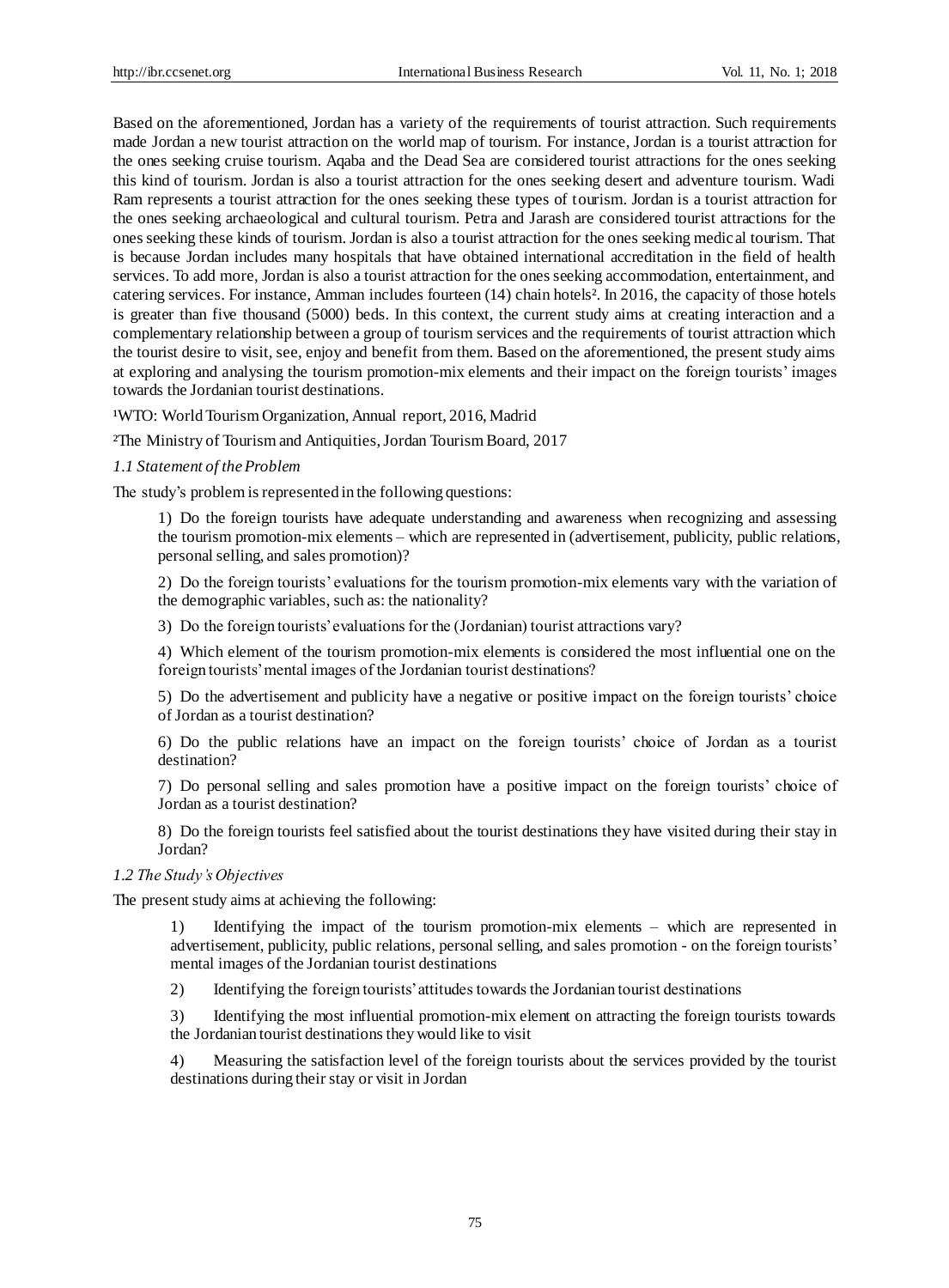# *1.3 The Study's Model*



Figure 1. The Study's Model

\*The study's model was designed based on the relevant previous studies that were reviewed by the researchers of the present study

# *1.4 The Study's Hypotheses*

The study's hypotheses are the following:

**The first hypothesis:** There isn't any statistically significant relationship at the significance level  $0.05 \ge a$ between the tourism promotion-mix elements as a whole – which are represented in advertisement, publicity, public relations, personal selling, and sales promotion – and the foreign tourists' mental images of the Jordanian tourist destinations

# **The following sub- hypotheses are derived from the aforementioned hypothesis**:

**The First sub-hypothesis**: There isn't any statistically significant relationship - at the significance level  $0.05 \ge a$ - between advertisement and the foreign tourists' mental images of the Jordanian tourist destinations.

**The Second sub-hypothesis:** There isn't any statistically significant relationship - at the significance level 0.05  $\geq$  a - between publicity and the foreign tourists' mental images of the Jordanian tourist destinations

**The Third sub-hypothesis**: There isn't any statistically significant relationship - at the significance level  $0.05 \ge$ a - between public relations and the foreign tourists' mental images of the Jordanian tourist destinations

**The Fourth sub-hypothesis**: There isn't any statistically significant relationship - at the significance level 0.05  $\geq$  a - between personal selling and the foreign tourists' mental images of the Jordanian tourist destinations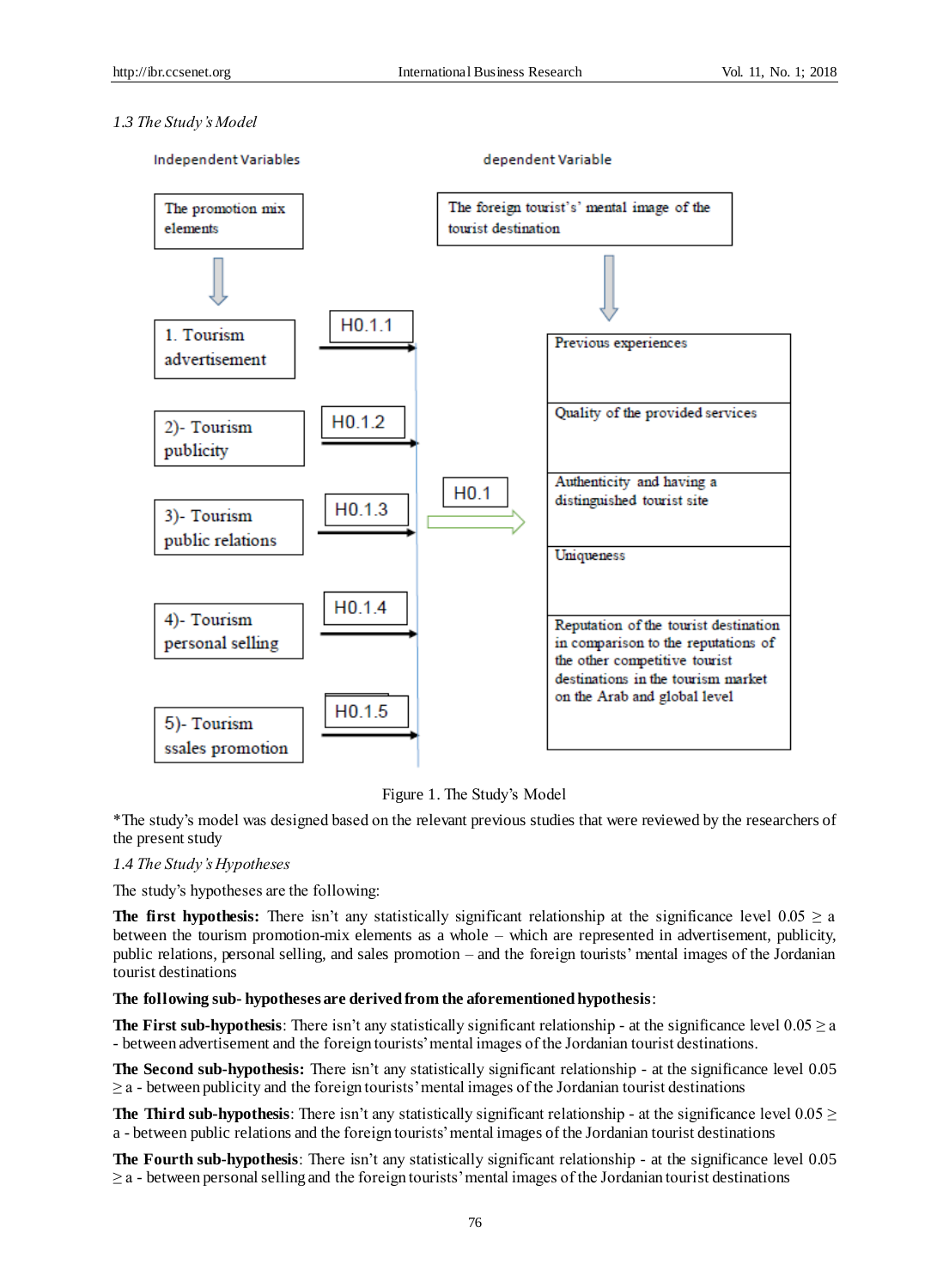**The Fifth sub-hypothesis**: There isn't any statistically significant relationship - at the significance level  $0.05 \ge a$ - between sales promotion and the foreign tourists' mental images of the Jordanian tourist destinations

**The Second Hypothesis**: There isn't any statistically significant difference - at the significance level  $0.05 \ge a$  between the extent of influence of the tourism promotion-mix elements on the foreign tourists' mental images of the Jordanian tourist destinations which can be attributed to their nationality

# *1.5 The Study's Methodology*

The researchers of the present study distributed four hundred (400) questionnaire forms in Amman / Jordan. However, three hundred fifty five (355) questionnaire forms were retrieved. The numbers of the distributed and retrieved questionnaire forms are presented in the table below:

| <b>Nationality</b> | The distributed<br>questionnaire forms | The retrieved questionnaire<br>forms | Response<br>rate | <b>Sample</b> |
|--------------------|----------------------------------------|--------------------------------------|------------------|---------------|
| American           | 110                                    | 100                                  | 90.9             | 90            |
| <b>British</b>     | 80                                     | 70                                   | 87.5             | 60            |
| French             | 80                                     | 80                                   | %100             | 70            |
| German             | 30                                     | 25                                   | 83.3             | 20            |
| Canadian           | 50                                     | 40                                   | 80               | 30            |
| Italian            | 50                                     | 40                                   | 80               | 30            |
| Total              | 400                                    | 355                                  | 88.8             | 300           |

Three hundred fifty five (355) questionnaire forms were retrieved out of four hundred (400) questionnaire forms. The response rate is 88.8 %. As for the questionnaire forms that are considered valid for statistical analysis, they include three hundred (300) questionnaire forms.

The process of distributing the questionnaire forms took four months; June, July, August and September. This process was carried out in 2016. The sample included the foreign tourists visiting Jordan during the time of conducting the study.

# **2. The** T**heoretical Framework of the Study**

#### *2.1 Development of the Tourist Attractions*

Tourism experts – including (William 2002, Annamira et.al, 2017, Yeam duan et.al, 2017) – state that the first step towards developing the tourist attractions is represented in inventorying these areas on ground in a comprehensive manner. That means that the government should count the number of the tourist attractions that actually exist in a certain country, province or region.

After finishing the inventory process, the differences between the tourist attractions require assessing all the potential and current tourist attractions that were covered by the inventory. Such assessment must be based on five standards; (quality, authenticity, uniqueness, activity expansion, and attractiveness power). They are illustrated below:

- 1) Quality: Quality can make the tourists feel fully satisfied about the tourist attractions they visit. To be specific, high quality is achieved when the performance of the tourist attractions' services surpasses the expectations of the tourists.
- 2) Authenticity: It allows people to have sense of place. Authenticity doesn't involve tangible aspects only, but involves intangible ones. An example on authenticity is the spiritual authenticity which exists in holy and religious places.
- 3) Uniqueness: It is represented in providing distinguished services and having a place that is characterized with being unique on the global level. In other words, to consider the place as unique, it must be considered as something new by the tourist, make his feelings move and feels the highest levels of satisfaction about it.

Examples of unique tourist attractions can include Petra, the Dead Sea and Al-Maghtas (the Baptism site). These tourist attractions are considered unique on the global level.

- 4) Activity expansion: Tourists do not visit tourist attraction to watch the spectacular views only. In fact, they visit such places to do certain activities that fulfill their desires and needs. Such activities may include: playing sports, and attending conferences, parties, festivals, parties and cultural celebrations.
- 5) Attractiveness power: It is measured by the number of the ones visiting the concerned place, the duration of their stay, the distance travelled to arrive at the it and the means of transportation used for travelling to arrive at it (it may be by sea, air or land).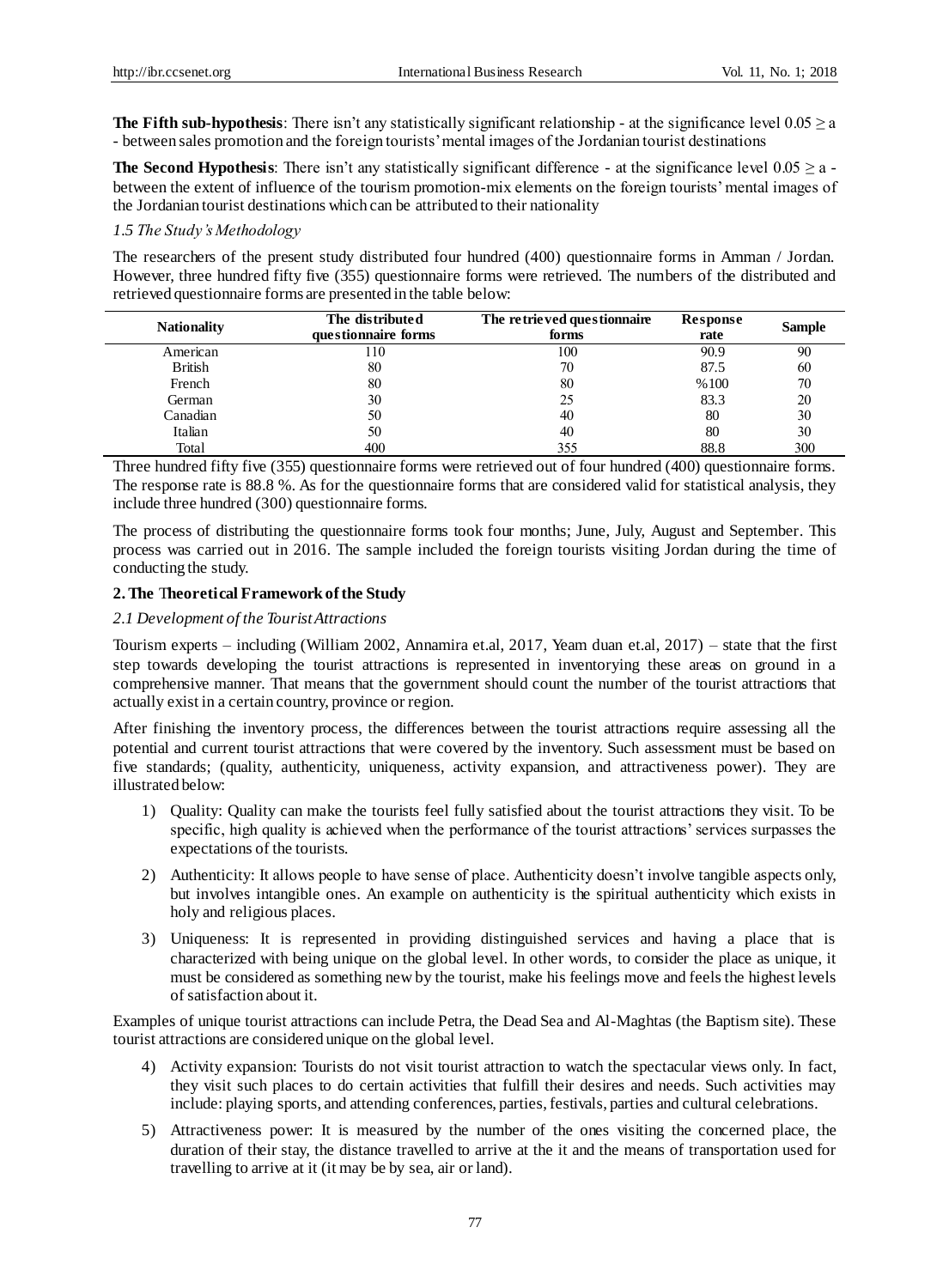In this context, it should be noted that conducting a feasibility study about the tourist attraction is considered something necessary. That is because such a study enables one to identify the strengths weaknesses, and opportunities of the tourist attraction and the threats facing it. That is abbreviated as the (SWOT matrix)( schmoll 2010).

#### *2.2 The Marketing Mix of the Tourist Attractions*

The World Trade Organization (WTO) - in its annual report of 2017- and the experts in world tourism state that more attention should be provided for the current tourist attractions. They also state that there must be more efforts exerted for achieving sustainable tourism development and enchanting the potential tourist attractions. They also state that new methods must be found for promoting tourism in the potential tourist attractions, attracting tourists to visit them, and make tourists benefit from the services provided in those places.

In line with the aforementioned, Kotler et al. (2014), ( saritha, 2013, Markino, 2012, Michele 2013) state that it is necessary to activate the role of the marketing mix in enhancing the tourist attractions. Such an activation is represented in the following:

- 1) Providing suitable services in the concerned tourist attraction.
- 2) Assigning appropriate reasonable prices to the offered services that are consistent with the financial capacity of the tourists who benefit from those services. In addition, a state of balance must be achieved between the quality of the tourist services and their prices.
- 3) Creating a promotional communication network that can achieve an effective communication that doesn't cover the tourist attractions and tourists only, but also covers the business tourism organizations and service providers. That is called (the internal marketing promotion). Advertisement, publicity, public relations and sales promotion are all considered essential elements in the tourism promotion structure. It should be noted that the tourism promotion is a persuasive communication process that aims at persuading and attracting the tourist to make the purchasing decision that is represented in visiting the tourist country. The expression (tourism promotion mix) refers to a group of elements that interact with each other and complement one another to achieve the promotional goals of the business tourism organizations within the framework of the dominant promotional ideology. Such business tourism organizations include hotels, restaurants, travel and tourism offices, and airline companies
- 4) Using appropriate distribution channels which refer to all the direct and indirect channels that facilitate the arrival of the tourist to the tourist attraction. Such channel may include: the travel and tourism agencies, tourist guides, and road, air and maritime transport companies. Such channels also include tourism websites, internet, social networking sites, like Facebook, Twitter, WhatsApp, etc… ( Al-taee and Ahmed 2010)

Tourism promotion is characterized with a unique human touch. That is because tourism services require the intervention of humans who deal with tourists as people seeking pleasure, authenticity, and innovation. That is why tourism promotion is called (creative promotion). (Al-taee and Al-alak 2012) DMA 2000 states that in order for the tourism promotion to be effective, there are certain elements that must be available in it. These elements are:

- A. A clear vision and identifying the targeted category of people.
- B. Easy access to the required information, provided that such information must be accurate, clear, documented, updated, and useful for tourists
- C. Showing creativity and innovation in wording the promotional message and in the way it is delivered to the targeted category of people.
- D. Adhering to ethics and avoiding exaggeration in advertisement. Such elements also include avoiding providing disinformation and deception in the processes of delivering and presenting information
- 5) Service providers represent a key element among the marketing mix elements. For instance, their failure in providing the tourist services shall make the other elements useless.

That requires from the business tourism organizations – such as: hotels, restaurants, and travel and tourism agencies – to look for efficient and skilled workers who have adequate experience in this vital sector. Tourism experts believe that service providers are considered an essential vital part of any tourism product.

6) The process of delivering services: This element is directly connected with the previous element and complements it. The tourist service is provided through the use of certain methods and techniques under certain agreed upon procedures that should not be violated or make any discretionary opinion about them.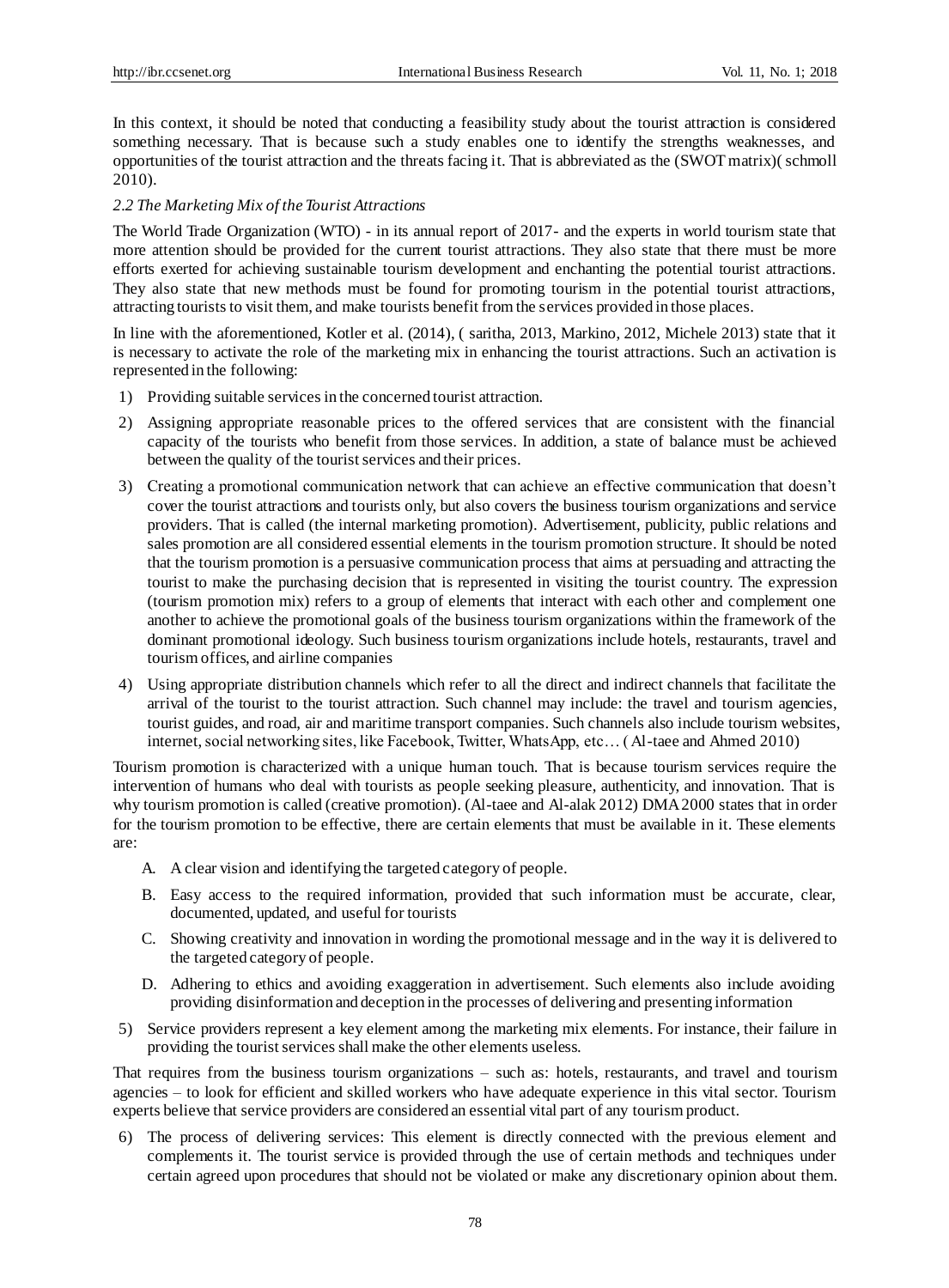The process of delivering the service involves intangible aspects, such as: sympathizing with the tourists, understating their conditions, the way of satisfying them, solving their problems, welcoming them, and the taking care of them as people with delicate emotions and feelings.

7) The physical environment: There is no doubt that tourist's visit the tourist attraction because it includes things that they desire to see and enjoy and benefit from the intangible services that are in such places. Regardless of how good these services are, they are useless without having a physical environment that the tourist recognizes and interacts with it. For instance, the furniture, decorations, heating and cooling system, attractive colors, oil paintings, flowers, trees, and perfumes can turn the intangible aspects of the tourist service into perceptible and useful tangible aspects.

#### *2.3 The Mind Image Concept*

(Kotler et.al. 2014 and love lock et.al. 2014) states that mind image refers to the overall beliefs, impressions, ideas, and perceptions that people have about things, behaviors and events. As for Kotler (2000), he believes that mental image refers to the product of accumulated exceptions. The researchers of the present study define mental image as being perceptions and expectations that are formed within the tourists' mind who visit the tourist attraction generated from experiences, practices, information, and the word of mouth.

(William G. 2002) is a prominent figure among the ones who provided definitions for the mental image concept. For instance, the latter defines mental image as being the feelings that people carry for any perceptible thing. This definition is considered the most popular and acceptable definition among the definitions of mental image. The latter researcher believes that mental image involves certain elements, and concepts, such as: attitude, behavior, and motives. The attitude is an acquired mental state towards people, events or situations with some degree of positivity or negativity. As for behavior, it is represented in one's response for some external stimuli. Attitudes depend on the situation and are considered the product of motives that drive someone to commit a certain act or behavior. As for motives, they refer to a group of stimuli. To be more specific, motives refer to the arousal of interest. These concepts together constitute the mental image.

The World Trade Organization (WTO) states that the tourist's mental image represents one single aspect only of the whole general image formed about the hosting or tourism country even if both images are strongly overlapped. It is unlikely to see the tourist visiting a tourist country that a negative mental image for. Therefore, the tourist's exploration for a certain country shall lead him to identify the economic, cultural or political aspects of that country. The mental image consists from several levels, which are: (Al-Taee, and Al-alak, 2010)

- 1) The organic image: It refers to the image formed as a result of receiving information that is managed in an organized or programmed manner by the hosting country or the country of destination. Such information can be found in historical or geographical books.
- 2) The induced image: This image is formed within one's mind as a result of programed and organized promotional efforts that are exerted by trip organizers, travel agencies, or the official bodies in the hosting country. Hence, it is necessary to distinguish between those two levels. That is because the induced mental image can be controlled, whereas the organic mental image is difficult to be controlled by marketers, and promoters. Based on the aforementioned, the present study aimed at shedding a light on the induced mental image. The latter image can be controlled and its mechanisms can be handled in a scientific manner that ensures producing useful results that shall be reflected positively on the tourism destinations and the tourism country.

#### *2.4 Components of the Mental Image*

The mental image that the tourist has of the tourism destination consists from three overlapped hierarchical components which are identified below:

- 1) The cognitive component
- 2) The affective component
- 3) The voluntary component

These elements lead the tourist to make the decision of travelling to the concerned tourist destination that he desires to visit during his next or coming trip.

Scott (1965) defines the cognitive mental image component as being an evaluation made for the characteristics that are commonly known by people. It can be also defined as being the smart perception for the product. To illustrate more, it can be noticed that there are many global tourist cities that people have created mental images for due to external stimuli. The mental images created for Paris are represented in being the city of the Eiffel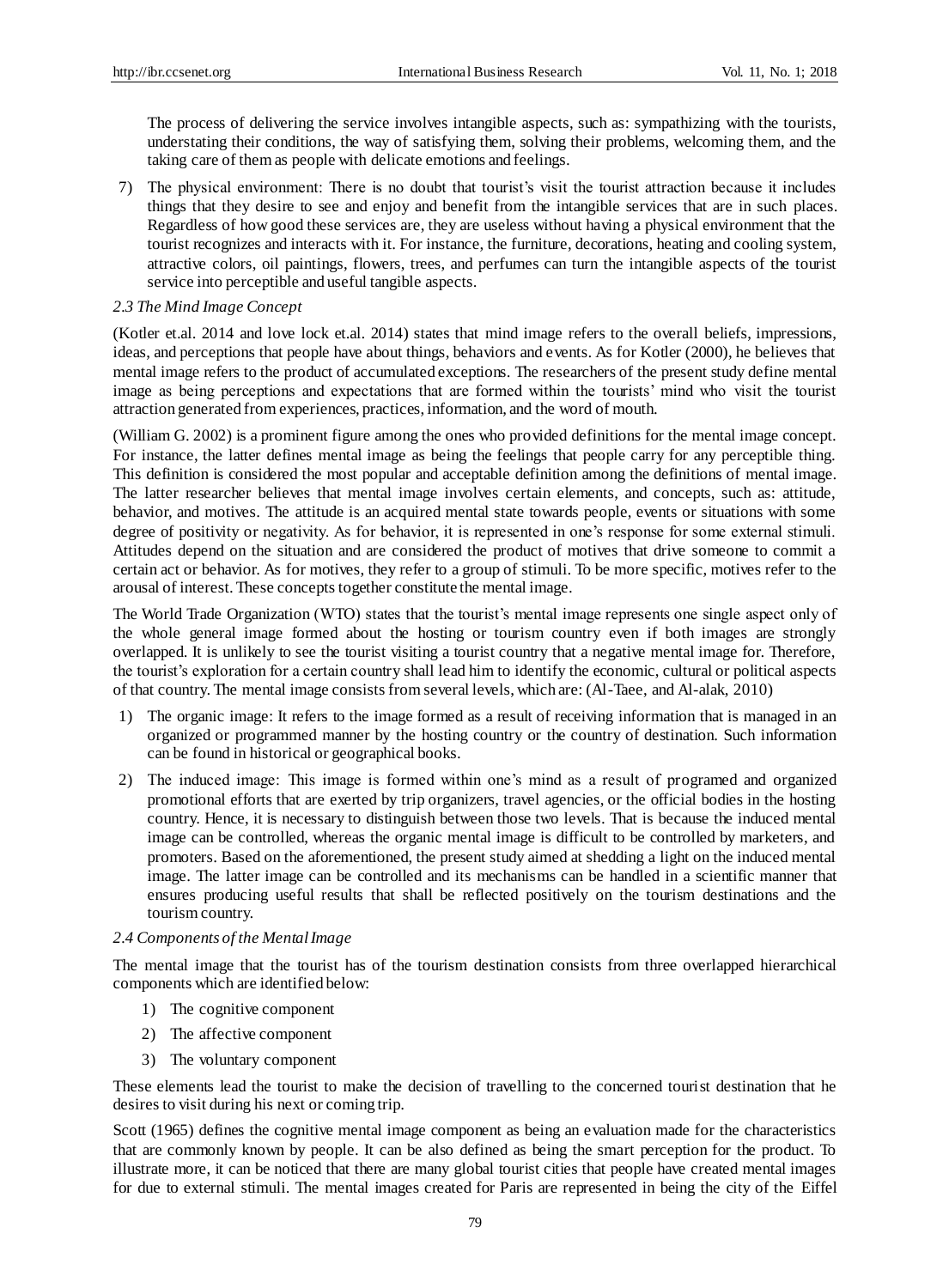tower, perfumes, and beauty. People have created mental images for Rome as being the city of history and roman antiquities, Petra as the being the Pink City and the Dead Sea as being the lowest point in the world and not having any sea animals, fish, birds alive in it.

As for the affective mental image component, it is connected with one's motives. In this context, this component refers to the way in which the individual evaluates a certain matter. In other words, it refers to the emotions that one carries for a certain matter or subject.

As for the third mental image component (i.e. the voluntary component), it is considered equivalent for behavior because it represents the act component. After processing the external and internal stimuli of the tourist destination, the decision of visiting it or not shall be made. This decision represents the voluntary mental image component. This component is directly connected with the other two components. That is because the third component depends on the mental image that was formed during the cognitive mental image formation and assessed during the affective mental image stage. All these three elements together constitute the process of making this decision.

The tourism marketing experts state that there are six essential requirements that must be available for establishing a positive image among the local and foreign tourists for any tourist attraction whether it is a region, city, or province. These six requirements are identified below:

- 1) Natural and cultural requirements of attraction (mountains, rivers, seas, archaeology, etc…)
- 2) Requirements of attraction related to the easiness of arrival, and the availability of comfortable safe means of transportation for the tourists
- 3) Catering and accommodation requirements, such as: hotels and restaurants.
- 4) Requirements related to activities, entertainment, gym, stadium, etc..
- 5) Requirements related to safety, organization and hygiene
- 6) Requirements related to complementary and additional services, such as: banks, hospitals, means of communication, mail, etc...
- *2.5 Previous Studies*
- 1) Brees, Ahmad & Al-Hamiri Bashar (2014). The impact of the promotional-mix of tourist services on achieving satisfaction among tourists: A field study in tourist facilities in Karbala' / Iraq.

The latter researchers concluded that the tourists visiting Karbala' are satisfied about the services provided to them. It was concluded that the promotional mix elements – represented in advertisement, publicity, public relations, personal selling, and sales promotion – have a positive impact on achieving satisfaction among the tourists. In the latter study, personal selling is ranked first (82 %), followed by advertisement, and publicity (64 %). Sales promotion is ranked last (20 %). That mean that the latter element is the least influential one.

2) Al-Hadid and Al-Shunaq (2013): The impact of the electronic marketing mix on tourists' attitudes towards tourism in Jordan.

The study concluded that electronic marketing dimensions vary in their extent of influence on tourists' attitudes towards tourism in Jordan. The accuracy of the information is considered the most influential element  $(B= 0.4.20)$ followed by price (0.270).

- 3) Al-Rabi'a (2007): The impact of using internet on promoting tourism in the United Arab Emirates (UAE). The study concluded the following:
	- A. Electronic websites provide the ability of searching for information on current and potential customers.
	- B. Electronic websites include reports and clarifications about UAE companies.
	- C. Electronic websites provide a great opportunity for increasing the market share in the tourism sector.
- 4) Dad and Mas'oudah (2014): The role of the marketing communication elements in activating the tourist service – MA thesis, Kasdi Merbah Ouargla University

The study concluded that there is a positive impact for the marketing communication elements on activating the tourist service. It was also concluded that the direct marketing element plays an effective and distinguished role in the field of tourism marketing communication.

5) Khadija Sumaya ben Hido and Hani Hamed Al-Dmour (2011): The perceived image for Petra from the perspective of foreign tourists: The Jordanian Journal of Administrative Sciences Studies.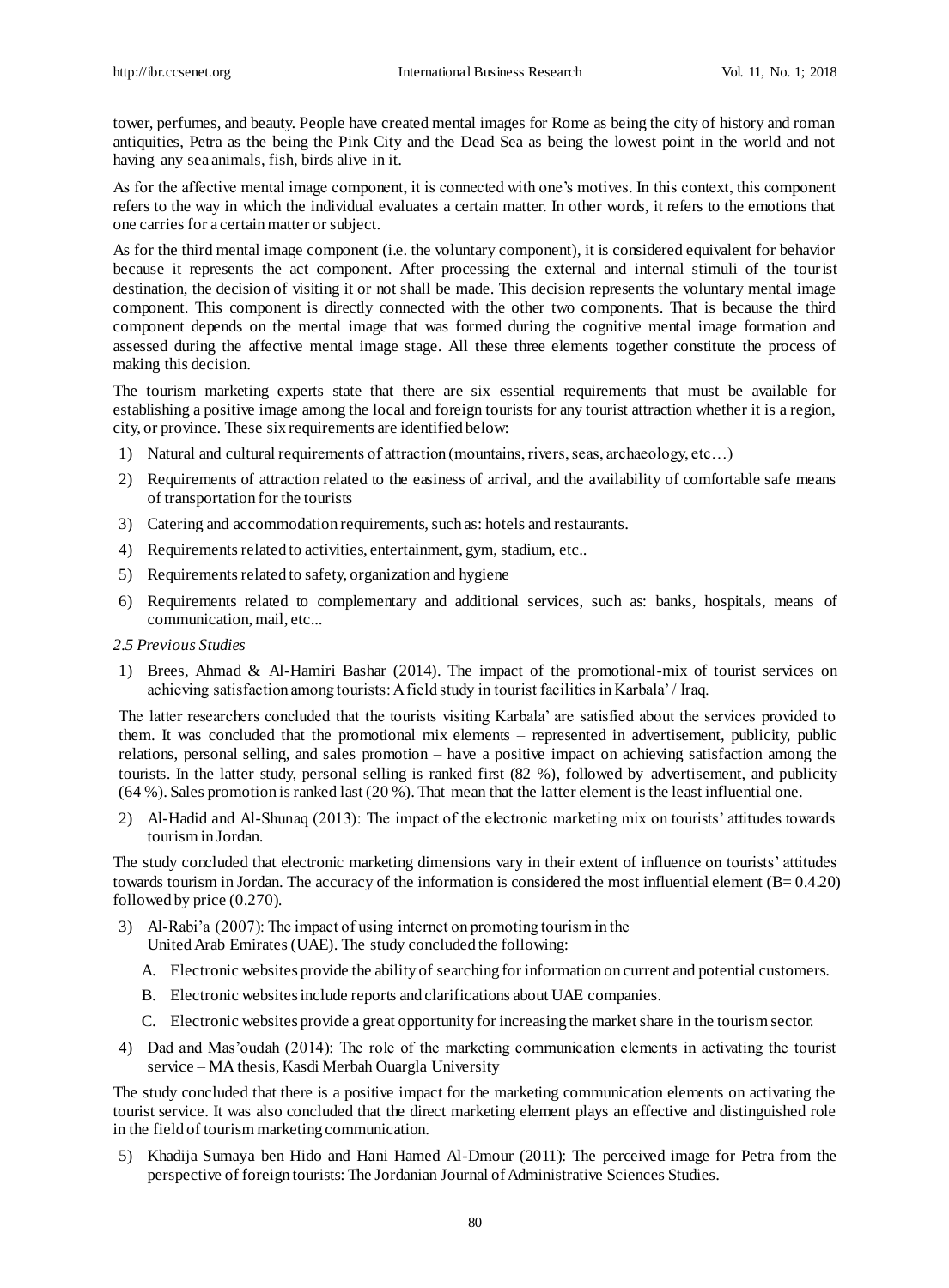The latter study concluded that the foreign tourists have a positive perceived mental image for Petra as a tourist destination. It was also concluded that the perceived mental image for Petra among the foreign tourists before visiting it is positive. This image became more positive after visiting it due to its archeological value. It was also concluded that tourists aren't satisfied in general about the quality of the hotel services provided to them in Petra. They aren't also satisfied about the transportation means inside Petra.

6) Marinko Jakoviljevic (2012) the role of public relations in the tourist destination marketing in Croatia.

The results showed that the promotion-mix elements play a significant positive role in attracting tourists to Croatia. However, the most influential element among such elements is the public relations. It was also concluded that the tourism pubic bodies spend about 38 % of the promotional budget to matters related to public relations. As for the other promotion-mix elements, they can be arranged respectively according to their extent of influence as follows: direct marketing, advertisement, tourist publicity and sales promotion.

7) Michele Caroline (2013): Means of marketing communication that are applied by the travel and tourism agencies and trip organizers in the city of Jotun in South Africa.

It was concluded that those travel agencies apply the integrated marketing communications that are represented in direct marketing and positive word of mouth that can achieve positive results. Such positive can include attracting African tourists and other tourists to visit the city and enjoy it. Such positive results also include making the tourists stay for a longer period of time in the city which would lead them to spend more money. Spending more money shall lead to achieving economic benefits for the tourist city.

8) Dimitrios Buhalis (2000): Marketing the competitive destination of the future: (A theoretical study)- Tourism Management Journal, University of Westminster

The study indicated that marketing the tourist destinations on the local, regional and international levels requires creating a balance in the strategic objectives of all stakeholders and the available resources in the tourist destination. Such a balance is required to achieve the intended sustainable tourism development.

#### *2.6 The Study's Results*

#### *First: Demographic Data*

Table 1. The respondents' demographic variables:

| <b>Nationality</b> | <b>Frequency</b> | Percentage % | Rank                |
|--------------------|------------------|--------------|---------------------|
| American           | 90               | 30           | (1)                 |
| <b>British</b>     | 60               | 20           | (3)                 |
| French             | 70               | 23.3         | $\left( 2\right)$   |
| German             | 20               | 6.6          | (5)                 |
| Canadian           | 30               | 10.0         | (4)                 |
| Italian            | 30               | 10.0         | (4)                 |
| <b>Income</b>      |                  |              |                     |
| 1000 USD or less   | 50               | 16.7         | (4)                 |
| $1001 - 2000$ USD  | 70               | 23.3         | (3)                 |
| $2001 - 3000$ USD  | 80               | 26.7         | (2)                 |
| More than 3000 USD | 100              | 33.3         | (1)                 |
| <u>Age</u>         |                  |              |                     |
| Less than 25 years | 60               | 20           | (4)                 |
| $26 - 40$ years    | 90               | 30           | $\scriptstyle{(1)}$ |
| $41 - 55$ years    | 80               | 26.7         | (2)                 |
| 56 years or more   | 70               | 23.7         | (3)                 |

Based on table (1), it can be clear that the percentages of the nationalities of the foreign tourists visiting Jordanian destinations vary. The American nationality is ranked first (30 %), followed by the French nationality (23.3 %). As for the Canadian and Italian nationalities, they have similar percentages (10 %). As for the German nationality, it is ranked last (6.6 %).

As for income, the income of foreign tourists vary. Based on table (1), 60 % of the income of the sampled foreign tourists is greater than 2000 USD / per month. That is considered a good indicator. As for the age of the sampled foreign tourists, 50 % of them are in their 50s and 60s.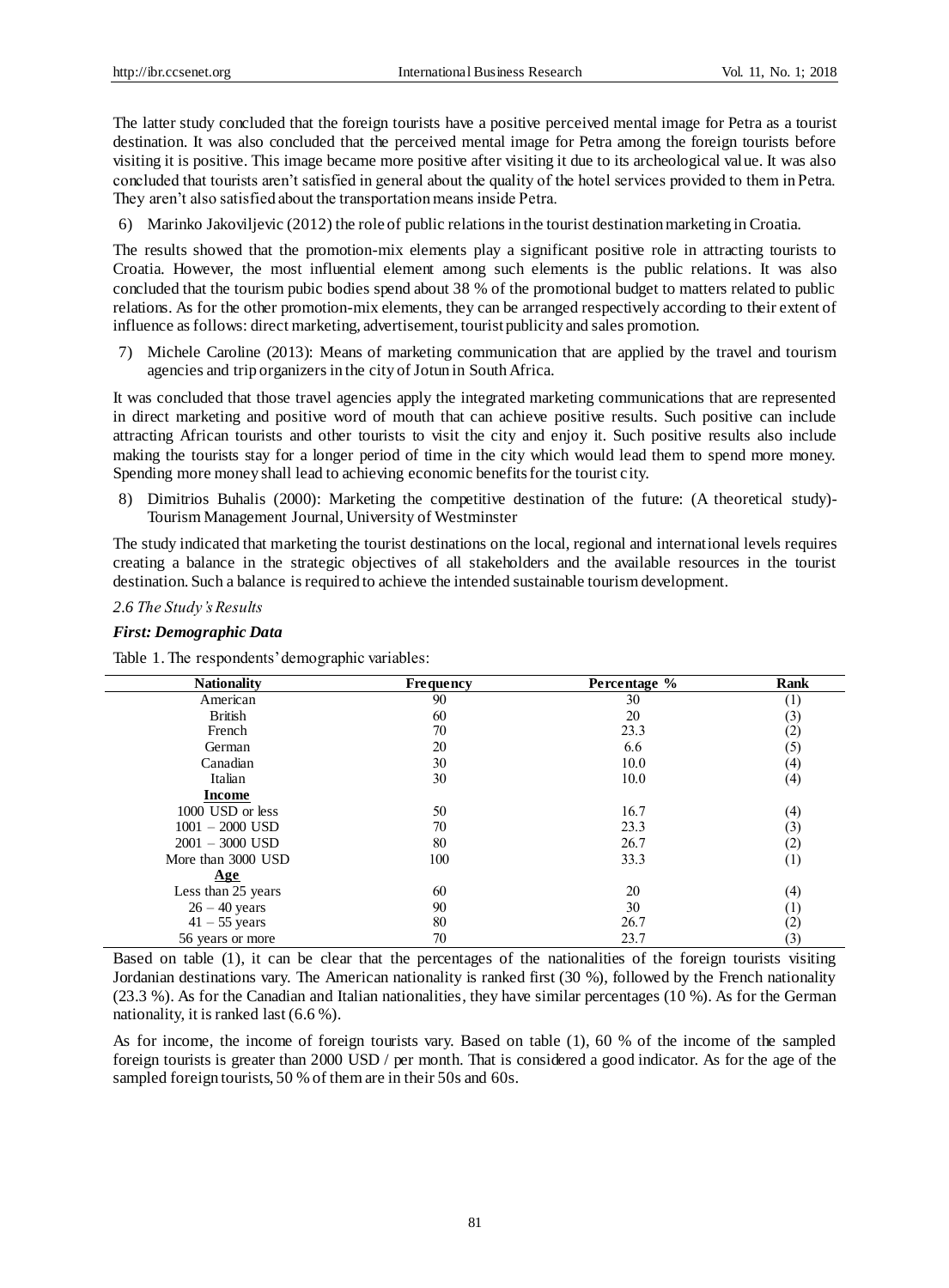#### *Second: The respondents' behavioral variables:*

Table 2. The respondents' behavioral variables

| The number of visits to the tourist | Frequency | Percentage % | Rank                      |
|-------------------------------------|-----------|--------------|---------------------------|
| destination                         |           |              |                           |
| The first time visit                | 50        | 16.7         | (2,                       |
| One time                            | 100       | 33.3         | $\lfloor \cdot \rfloor$   |
| Twice                               | 100       | 33.3         | $\lfloor \, 1 \, \rfloor$ |
| Three times or more                 | 50        | 16.7         | $\left( 2\right)$         |
| Desire to visit Jordan again        |           |              |                           |
| Yes                                 | 200       | 66.6         |                           |
| No                                  | 20        | 6.6          |                           |
| I don't know                        | 80        | 26.6         |                           |
| Total                               | 300       | %100         |                           |

Table (2) presents information related to the behavioral variables of the sampled foreign tourists. Such behavioral variables include the number of their visits to Jordan. For instance, 6.7 % of the sample tourists are in their first time visit for Jordan. As for ones who have visited Jordan once or twice before, they include 66 % of the sample. As for the ones who visited Jordan three times or more, they represent 16.7 % of the sample. That is considered a good indicator because it means that there is a high demand for visiting the Jordanian tourist destinations by the foreign tourists.

Over than half of the sample (66.6 %) desire to return to Jordan again. That is considered a positive indicator that helps in attracting foreign tourists to visit Jordanian destination

#### *Third: The questionnaire's items that are related to the promotion-mix elements*

Based on table (3), it can be noticed that respondents' attitudes towards the Jordanian tourist's destinations are positive. That is because the grand mean is (3.650). This value is greater than the grand mean of the five point Likert scale (3). The difference between the two is a modest difference (0.650). Although the means of the questionnaire's statements vary, they are greater than the latter grand mean (which is 3).

The tourism promotion-mix element that is ranked first is advertisement through having an arithmetic mean of 3.770. It is greater than the grand mean with a difference of 0.770. In addition, the statement that got the highest mean states that the tourist had the opportunity to look at advertisement campaigns of various tourist destinations. This mean of this statement is (4.014) which is greater than the grand mean with a difference of one point.

The tourism promotion-mix element that is ranked second is personal selling with having a mean of 3.726. This value is greater than the grand mean with a difference of 0.770. It is less than the mean of advertisement with a modest difference of 0.050. This indicates that advertisement and personal selling play a significant role in attracting the foreign tourist towards tourist destinations.

The tourism promotion-mix element that is ranked third is public relations with having a mean of 3.710. This value is greater than the grand mean with a difference of .710.

The tourism promotion-mix element that is ranked fourth is sales promotion with having a mean of 3.630. This value is greater than the grand mean with a difference of 0.630.

The tourism promotion-mix element that is ranked last is publicity with having a mean of 3.584. This value is greater than the grand mean with a difference of 0.584.

The questionnaire's statements as a whole are concerned with identifying the tourist's evaluations for the requirements of the tourist destinations. The respondents' evaluations for the five tourism promotion-mix elements are positive. The total arithmetic mean of all statements is 3.490. This value is greater than the grand mean with a difference of 0.490. The difference is less than half a point and that is not a good indicator. However, the respondents' general satisfaction level is very good. To be specific, 86.6 % of them are satisfied, whereas 10 % of them aren't so and 3.3 % are neutral. That can be illustrated through table (4).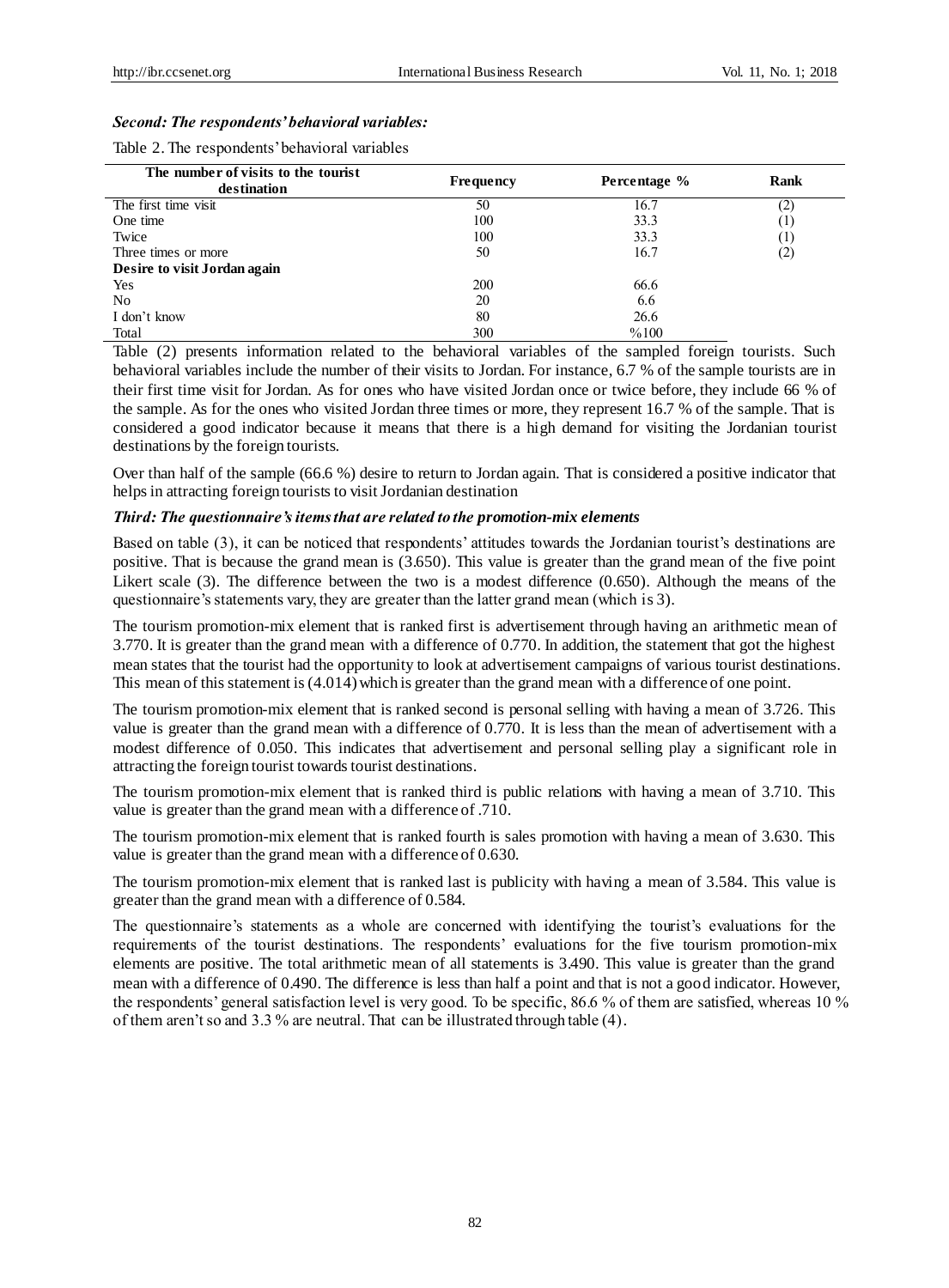l,

# Table 3. The questionnaire's statements that are related to the promotion-mix elements

| No.            | <b>Statement</b>                                                                                                                                                                                                                                                                                             | arithmetic<br>mean | <b>Standard</b><br>de viation | Rank         |
|----------------|--------------------------------------------------------------------------------------------------------------------------------------------------------------------------------------------------------------------------------------------------------------------------------------------------------------|--------------------|-------------------------------|--------------|
|                | <b>First: Advertisement</b>                                                                                                                                                                                                                                                                                  |                    |                               |              |
| 1              | You had the opportunity to look at advertisement campaigns of various tourist<br>destinations                                                                                                                                                                                                                | 4.0140             | 1.1132                        |              |
| 2              | There are advertisement campaigns in Jordan that are launched by bodies that<br>are specialized in the field of tourism                                                                                                                                                                                      | 3.9161             | 1.4166                        |              |
| 3              | Advertisement campaigns make use of various means of advertisement (radio,<br>newspapers, journals, magazines, TV, cinema, tourist exhibition, etc)                                                                                                                                                          | 3.7972             | 1.1661                        |              |
| $\overline{4}$ | The means of advertisement that transmit advertisements of tourist destinations<br>are characterized with being attractive and comprehensive                                                                                                                                                                 | 3.7762             | 1.2185                        |              |
| 5              | The electronic means of advertisement - (such as: mobiles, electronic websites,<br>and social networking sites - that transmit advertisements of tourist destinations<br>are characterized with being clear, accurate, and providing adequate information<br>about the foreign and Arab tourist destinations | 3.3497             | 1.2233                        | (1)<br>3.770 |
|                | <b>Second: publicity</b>                                                                                                                                                                                                                                                                                     |                    |                               |              |
| 6              | The tourist destinations provide modern and advanced promotional means                                                                                                                                                                                                                                       | 3.6643             | 1.1745                        |              |
| 7              | The promotional messages and publications that I receive are free of any charges<br>and include adequate information about the tourist destinations                                                                                                                                                          | 3.4545             | 1.1815                        |              |
| 8              | The promoters of promotional messages are very professional                                                                                                                                                                                                                                                  | 3.6294             | 1.0725                        |              |
| 9              | Promotional means – like brochures, and colored handbooks – make use of<br>persuasive techniques                                                                                                                                                                                                             | 3.8182             | 1.1905                        |              |
| 10             | The authorities responsible for launching promotions on tourist destinations<br>make use of modern technological means in delivering the intended promotional                                                                                                                                                | 3.3566             | 1.3130                        | (5)<br>3.584 |
|                | message                                                                                                                                                                                                                                                                                                      |                    |                               |              |
|                | <b>Third: Public relations</b>                                                                                                                                                                                                                                                                               |                    |                               |              |
| 11             | The concerned authorities in the tourist destinations provide me with<br>information about the tourist services                                                                                                                                                                                              | 3.7762             | 1.0968                        |              |
| 12             | The workers working at the tourist destinations are keen to establishing friendly<br>relationships with the foreign tourists                                                                                                                                                                                 | 3.7832             | 1.1204                        |              |
| 13             | The workers working at the tourist destinations are keen to finding solutions for<br>solving the problems that we face                                                                                                                                                                                       | 3.5524             | 1.2485                        |              |
| 14             | The workers working at the tourist destinations are keen to identifying the<br>desires and needs of tourists                                                                                                                                                                                                 | 3.9231             | 1.0419                        |              |
| 15             | The workers working at the tourist destinations are keen to establishing long-term<br>relationships with the foreign tourists and making them stay longer                                                                                                                                                    | 3.5175             | 1.1435                        | (3)<br>3.710 |
|                | <b>Fourth: Personal selling</b>                                                                                                                                                                                                                                                                              |                    |                               |              |
| 16             | The workers working at tourism destinations have adequate experience in the<br>field of their tourism related work                                                                                                                                                                                           | 3.5874             | 1.1708                        |              |
| 17             | The workers working in the regions I have visited in Jordan meet my demands                                                                                                                                                                                                                                  | 3.4545             | 1.2317                        |              |
| 18             | Workers have the ability of persuading foreign tourists and can establish friendly                                                                                                                                                                                                                           | 3.8182             | 1.1298                        |              |
|                | relationships with them                                                                                                                                                                                                                                                                                      |                    |                               |              |
| 19             | Workers have courtesy, decency and politeness when dealing with me                                                                                                                                                                                                                                           | 3.7762             | 1.2470                        |              |
| 20             | Workers are highly professional in dealing with foreign tourists, solving their                                                                                                                                                                                                                              | 3.9720             | 1.1255                        | (2)          |
|                | problems and making them feel satisfied<br><b>Fifth: Sales promotion</b>                                                                                                                                                                                                                                     |                    |                               | 3.721        |
| 21             | The officials responsible for tourism promotion give foreign tourists souvenirs                                                                                                                                                                                                                              | 3.9720             | 1.0611                        |              |
| 22             | There are good offers and discounts on the prices of accommodations, trips and<br>entertainment services                                                                                                                                                                                                     | 3.5664             | 1.2591                        |              |
| 23             | Promoters are keen to providing the necessary supplies that enable tourists to see<br>the tourist site in the tourist destination                                                                                                                                                                            | 3.3566             | 1.4261                        |              |
| 24             | Through my visit, I have acquired a good beautiful experience                                                                                                                                                                                                                                                | 3.5175             | 1.2094                        |              |
| 25             | The visit program includes holding seminars and meetings about guiding and                                                                                                                                                                                                                                   | 3.7413             | 1.1969                        | (4)          |
|                | cultural matter<br><b>Sixth: Tourists' mental image</b>                                                                                                                                                                                                                                                      |                    |                               | 3.630        |
| 26             | The present tourist destination has requirements of tourist attraction and are                                                                                                                                                                                                                               | 3.4895             | 1.0405                        |              |
|                | better than I expected. This destination is characterised wit being authentic and<br>unique                                                                                                                                                                                                                  |                    |                               |              |
| 27             | I shall advise my colleagues, friends, relatives and family members to visit the                                                                                                                                                                                                                             | 3.5315             | 1.0733                        |              |
|                | tourist destination that I have visited this year                                                                                                                                                                                                                                                            |                    |                               |              |
| 28             | The workers working in the field of tourism are keen to providing services of<br>good quality in the tourist destination                                                                                                                                                                                     | 3.6573             | 1.0818                        |              |
| 29             | The prices of the services I received during this visit are reasonable and suitable                                                                                                                                                                                                                          | 3.3566             | 1.1652                        |              |
| 30             | In case I re-visited the present tourist destination, I shall stay in the same hotel I                                                                                                                                                                                                                       | 3.4196             | 1.1408                        | (6)          |
|                | am staying in currently and deal with the same travel and tourism agency.                                                                                                                                                                                                                                    |                    |                               | 3.490        |

\*Grand mean= Sum of the statements' means  $/30 = 3.650$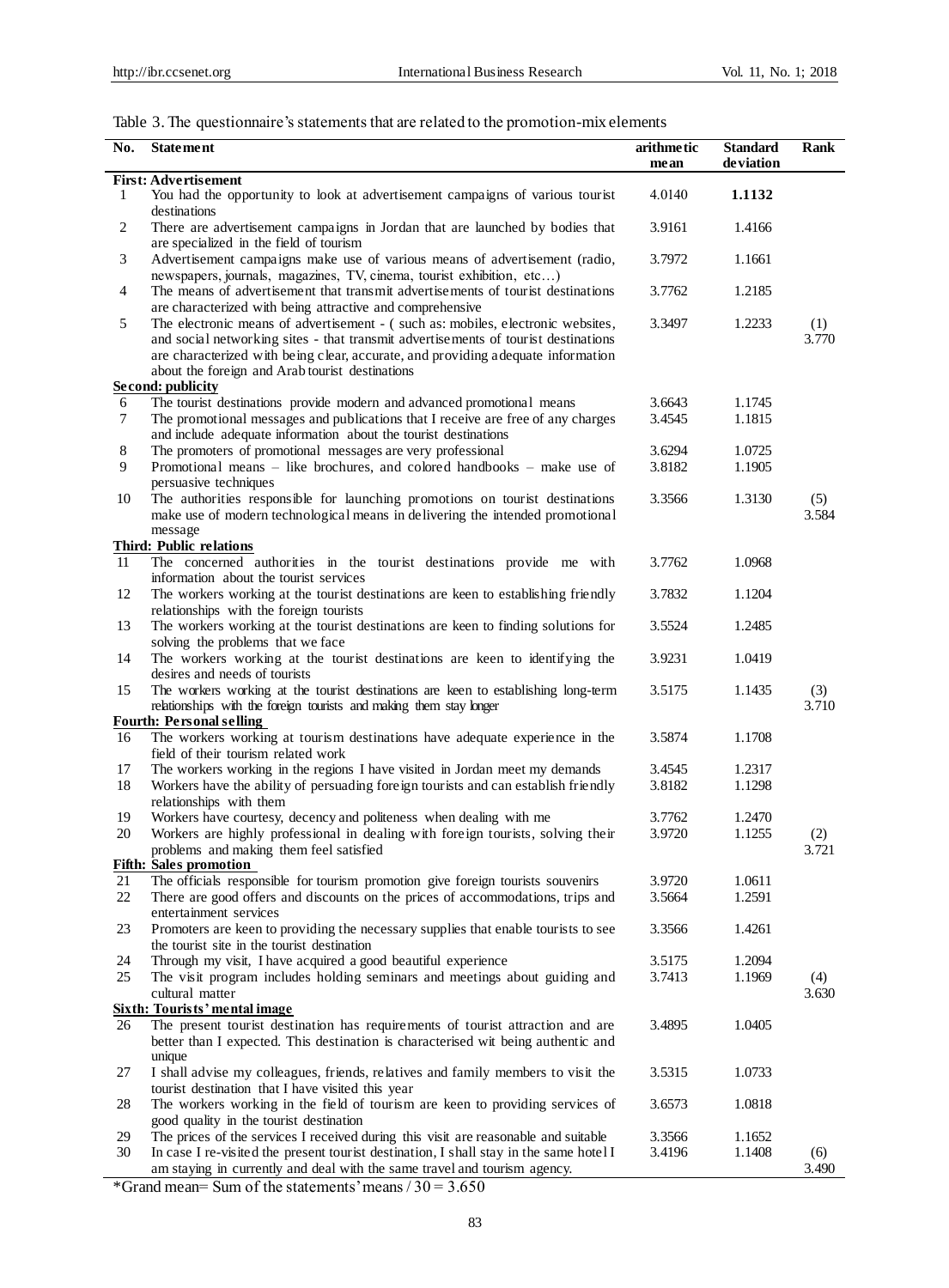#### Table 4. Respondents' satisfaction level

| Respondents' satisfaction level about the tourist<br>destination |                |               |       |
|------------------------------------------------------------------|----------------|---------------|-------|
| <b>Satisfied</b>                                                 | <b>Neutral</b> | Not satisfied | Total |
| 260                                                              | 10             | 30            | 300   |
| 86.66                                                            | 3.33           | 10.0          | 100 % |
| $\mathbf{r}$<br>$\sim$<br>$\sim$ $\sim$                          |                |               |       |

#### **Testing the first hypothesis:**

There isn't any statistically significant relationship at the significance level  $0.05 \ge a$  between the tourism promotion-mix elements as a whole – which are represented in advertisement, publicity, public relations, personal selling, and sales promotion – and the foreign tourists' mental images of the Jordanian tourist destinations

In order to test the above hypothesis, the researcher conducted a multi-regression analysis between the tourism promotion-mix element and the foreign tourists' mental images of the Jordanian tourist destinations. The results of this analysis can be presented in table (5):

| <b>Hypothesis</b>       | r     | coefficient of<br>de termination | <b>Calculated</b><br>F | <b>Tabulated</b><br>F | Regression<br>coefficient | Degree<br>of<br>freedom<br>(df) | Sig.  | <b>Result of</b><br>the<br>hypothesis<br>test |
|-------------------------|-------|----------------------------------|------------------------|-----------------------|---------------------------|---------------------------------|-------|-----------------------------------------------|
| F1promotion-mix         | 0.874 | 0.763                            | 148.324                | 2.01                  | 0.000                     | $5\langle 294$<br>$\sqrt{299}$  | 0.159 | Rejected                                      |
| F1.1Advertising         | 0.688 | 0.474                            | 17.181                 | 1.96                  | 0.122                     | 1/298/<br>299                   | 0.00  | Rejected                                      |
| F1.2 public ity         | 0.641 | 0.411                            | 15.136                 | 1.96                  | 0.131                     | 1/298/<br>299                   | 0.000 | Rejected                                      |
| F1.3 PR.                | 0.616 | 0.379                            | 14.163                 | 0.96                  | 0.103                     | 1/298/<br>299                   | 0.000 | Rejected                                      |
| F1.4Personal<br>Selling | 0.648 | 0.420                            | 15.412                 | 1.96                  | 0.167                     | 1/298/<br>299                   | 0.000 | Rejected                                      |
| F1.5Sales<br>Promotion  | 0.539 | 0.291                            | 11.598                 | 1.96                  | 0.089                     | 1/298/<br>299                   | 0.000 | Rejected                                      |

Table 5. Results of testing the first hypothesis and its sub-hypotheses

Table (5) presents the results of testing the first hypothesis and its sub-hypotheses. It can be noticed that all of those hypothesis are rejected. That is because all of the tourism promotion-mix elements have an impact on the foreign tourists' mental image of the Jordanian tourist destinations. Such elements can interpret 76.3 % of the changes that occur in that image.

The extent of those elements' influence vary. For instance, advertisement is ranked first in relation to its extent of influence and can interpret 47.4 % of the changes that occur in the aforementioned image. It is followed by personal selling (42.0 %). Publicity is ranked third (41.1 %) and public relations is ranked fourth (37.9 %). As for the sale promotion element, it is the least influential element and it is ranked last. The latter element can interpret 29.1 % of the changes that occur in the aforementioned image.

Through table (5), it can be noticed that the calculated F value is greater than the tabulated F value at the significance level of  $(0.5 \ge a)$ . Based on that, all the aforementioned null hypotheses are rejected and the alternative hypothesis is accepted. Thus, the following can be concluded:

There is a statistically significant relationship at the significance level  $0.05 \ge a$  between the tourism promotion-mix elements and the foreign tourists' mental images of the Jordanian tourist destinations

# **Testing the second hypothesis:**

There isn't any statistically significant difference - at the significance level  $0.05 \ge a$  - between the extent of influence of the tourism promotion-mix elements on the foreign tourists' mental images of the Jordanian tourist destinations which can be attributed to their nationality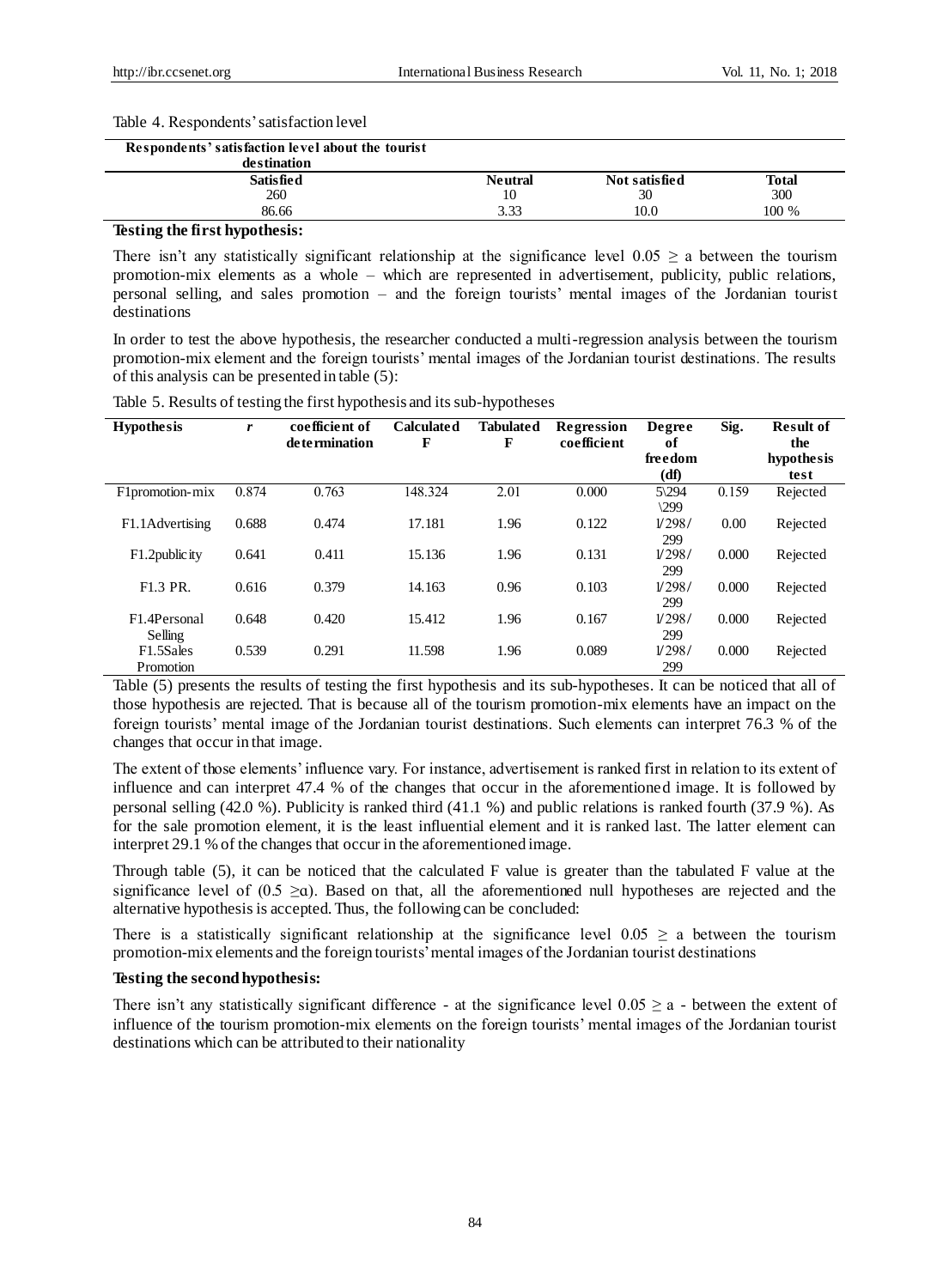| The foreign tourists' mental<br>images | arithmetic mean | <b>Standard deviation</b> | <b>Calculated F</b> | Sig.  |
|----------------------------------------|-----------------|---------------------------|---------------------|-------|
| American                               | 4.120           | 0.512                     | 2.661               | 0.330 |
| <b>British</b>                         | 3.980           | 0.481                     |                     |       |
| French                                 | 3.880           | 0.446                     |                     |       |
| German                                 | 3.320           | 0.383                     |                     |       |
| Canadian                               | 3.512           | 0.388                     |                     |       |
| Italian                                | 3.467           | 0.422                     |                     |       |

Table 6. Results of testing the second hypothesis

One way analysis of variance (ANOVA) was conducted to test hypothesis (2). It was concluded to identify any statistically significant difference - at the significance level  $0.05 \ge a$  - between the extent of influence of the tourism promotion-mix elements on the foreign tourists' mental images of the Jordanian tourist destinations which can be attributed to their nationality. The calculated F value is 2.661 and the probability level is 0.330 which is greater than the significance level  $0.05 \ge a$ . Thus, the second hypothesis is accepted the following can be concluded:

There isn't any statistically significant difference - at the significance level  $0.05 \ge a$  - between the extent of influence of the tourism promotion-mix elements on the foreign tourists' mental images of the Jordanian tourist destinations which can be attributed to their nationality

#### **3. Conclusion and Recommendations**

#### *3.1 Conclusion*

Based on the aforementioned, the researchers of the current study have concluded the following:

- 1) The sampled foreign tourists have positive towards the Jordanian tourist destinations. That is concluded through having a grand mean of 3.650 which is greater than the grand mean of the five point Likert scale (3). The difference between the two is a modest difference (0.650).
- 2) The sampled foreign tourists show a high level of satisfaction about the Jordanian tourist destinations. For instance, 86.66 % of the respondents are satisfied about the services they received during their visit to Jordan
- 3) The hypotheses tests show that all the tourism promotion-mix elements have statistically significant impact on the foreign tourists' mental images of the Jordanian tourist destinations
- 4) The extent of influence of the tourism promotion-mix elements on the foreign tourists' mental images of the Jordanian tourist destinations vary. The most influential element is advertisement (47.4 %) followed by personal selling. The least influential element is the sale promotion (29.1 %)
- 5) The results show that the variable of nationality doesn't have any impact on the foreign tourists' mental images of the Jordanian tourist destinations

# *3.2 Recommendations*

In the light of the aforementioned results, the researchers of the present study suggested several recommendations. Such recommendations shall participate in promoting tourism related awareness among people, especially about the tourism promotion-mix elements. Spreading such awareness shall participate in achieving the optimal utilization of such elements as one integral unit. That is because those elements can be utilized through using an integral communication system. These recommendations are the following:

- 1) Promoting tourist destinations requires using several languages, such as: Arabic, English, French, and Italian. That should be done in order to achieve the greatest possible numbers of benefits from the local, Arab and foreign sectors.
- 2) Making tourism exhibitions to present tourism related photos, and movies about the availability of the tourism attraction requirements in the Jordanian tourist destinations.
- 3) Launching extensive promotional campaigns through social networking sites, such as: Facebook, Twitter, and electronic websites.
- 4) Cooperating with Arab and foreign tourism agencies for exchanging promotions and achieving mutual benefits for Jordan, and Arab and foreign countries.
- 5) Launching programed persuasive tourism advertisements about the Jordanian tourist destinations that are known on the global level. Such destinations may include: Petra, Jarash, the Dead Sea, Al-Maghtas